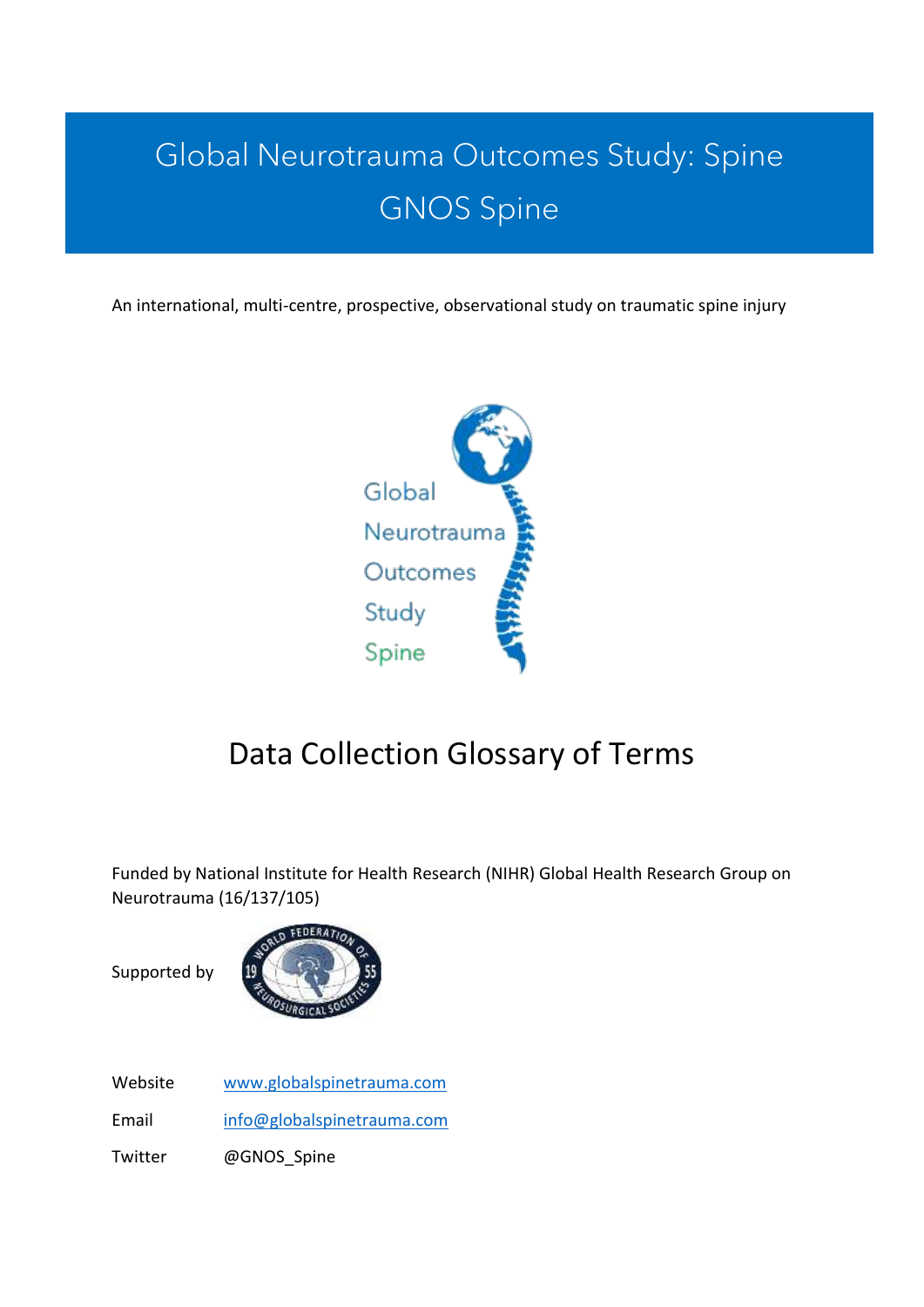## **Contents**

| 1.8 Was the patient directly transferred from the accident scene to your current institution? 5 |  |
|-------------------------------------------------------------------------------------------------|--|
|                                                                                                 |  |
|                                                                                                 |  |
|                                                                                                 |  |
|                                                                                                 |  |
|                                                                                                 |  |
| 1.14 Major intracranial injury (defined as requiring hospital admission in its own)7            |  |
|                                                                                                 |  |
|                                                                                                 |  |
|                                                                                                 |  |
|                                                                                                 |  |
|                                                                                                 |  |
|                                                                                                 |  |
|                                                                                                 |  |
|                                                                                                 |  |
|                                                                                                 |  |
|                                                                                                 |  |
|                                                                                                 |  |
|                                                                                                 |  |
|                                                                                                 |  |
|                                                                                                 |  |
|                                                                                                 |  |
|                                                                                                 |  |
|                                                                                                 |  |
|                                                                                                 |  |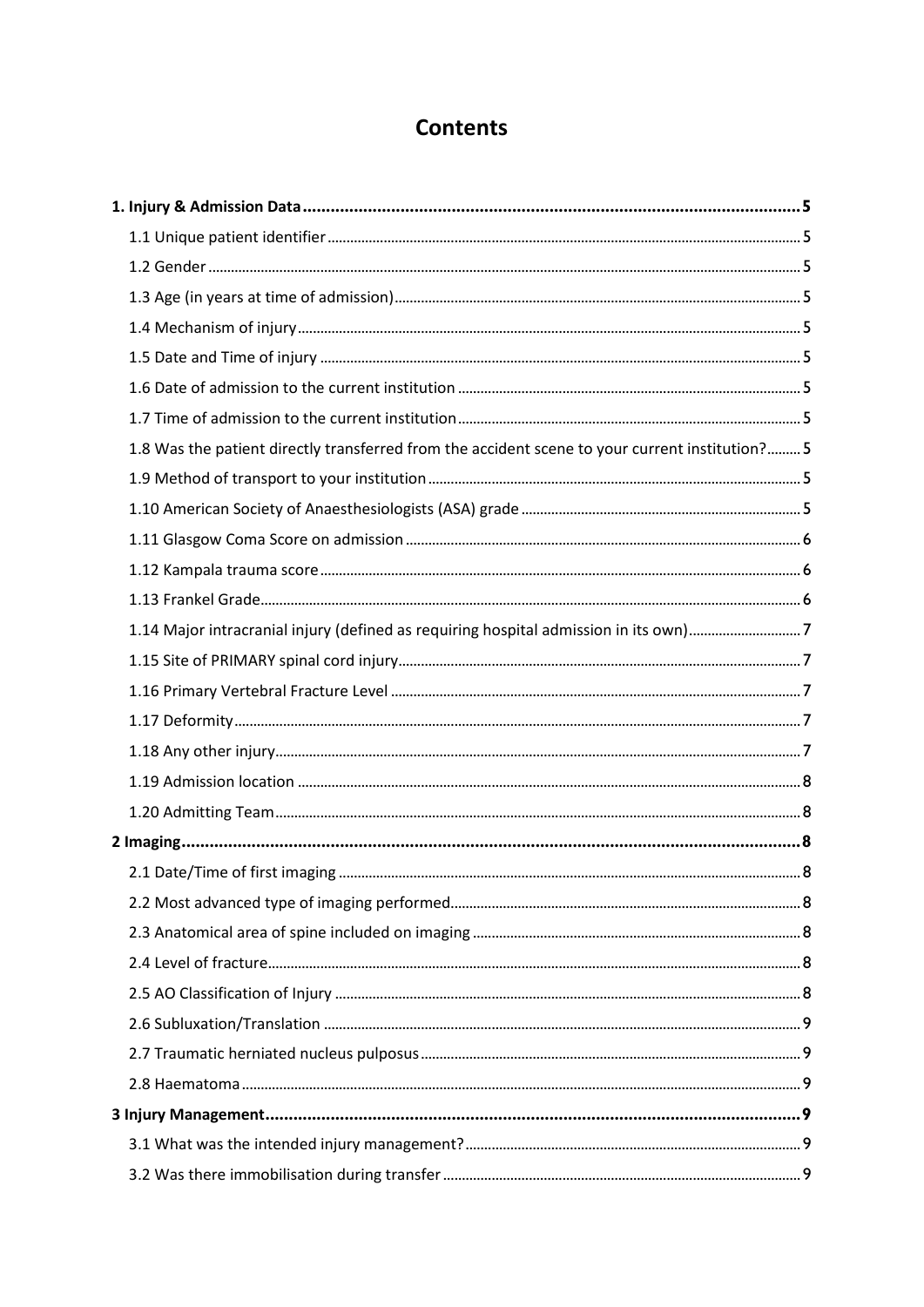| 4.10 Did the patient experience a hypotensive episode during the surgical procedure (SBP <          |  |
|-----------------------------------------------------------------------------------------------------|--|
| 4.11 Did the patient experience a hypoxic episode during the surgical procedure (SpO2 < 90% for     |  |
|                                                                                                     |  |
|                                                                                                     |  |
|                                                                                                     |  |
| 5.3 Was the patient admitted to intensive care at any point during the 6-week follow up period. 15  |  |
|                                                                                                     |  |
|                                                                                                     |  |
| 5.6 Was the patient requiring ventilatory support at time of death/the end of the 6-week follow     |  |
| 5.7 Did any adverse events of special interest occur in the 6-week follow-up period? 16             |  |
| 5.8 Did any surgical site infections occur within the 6-week follow up period? 16                   |  |
| 5.9 Did the patient return to theatre for spinal surgery during the current admission  16           |  |
| 5.10 Did the patient survive to the end of the follow-up period (6-weeks post-admission or until    |  |
| 5.11 Frankel Grade at 6-weeks post-admission, or at discharge or death (whichever occurs first). 16 |  |
| 5.12 How independent is the patient in the following activities of daily living at the end of the   |  |
| 5.13 What is the patient using to mobilise at the end of the follow up period or at time of         |  |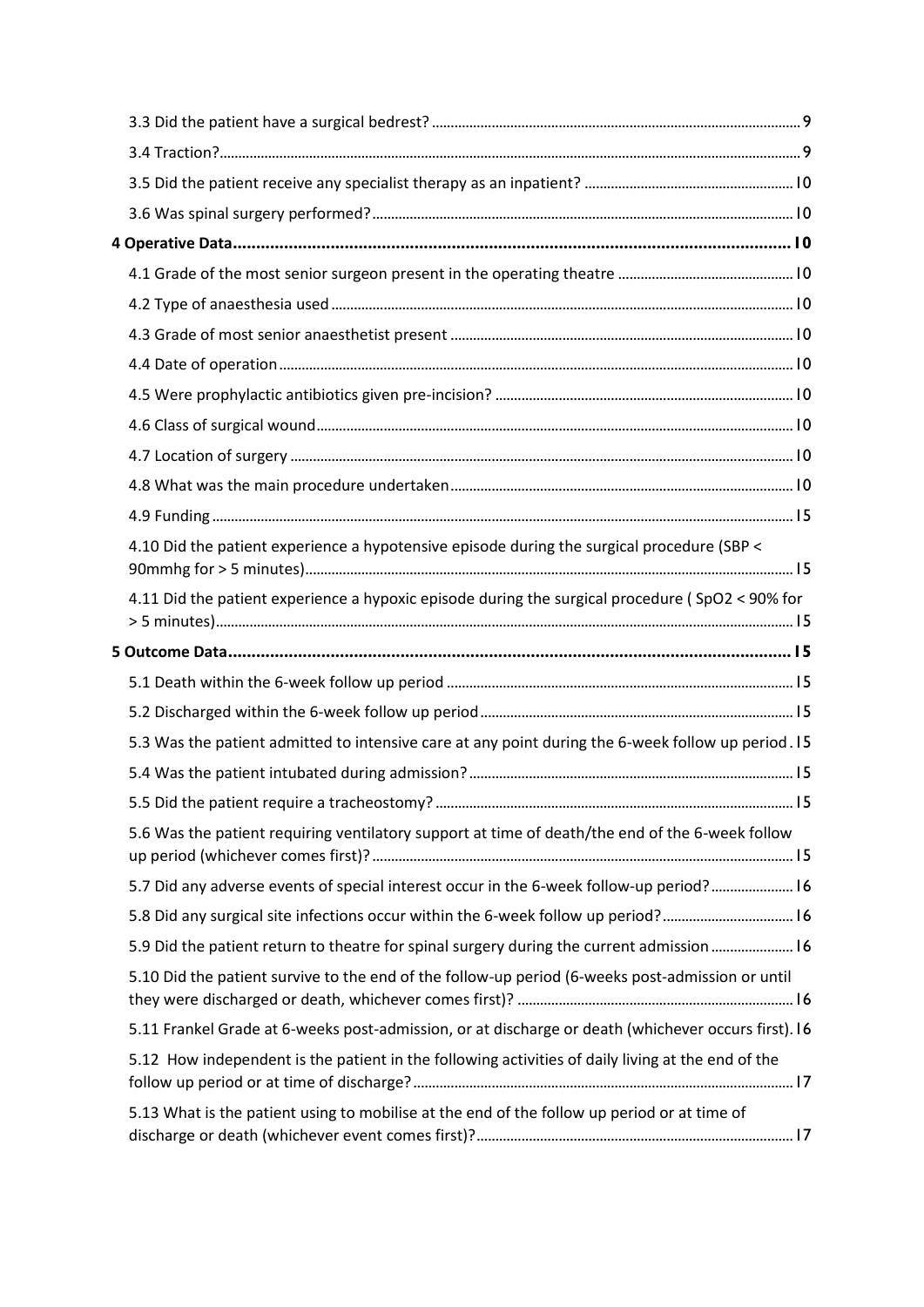This glossary of term will clarify how to answer each question on the case report form, to aid whilst entering data for GNOS Spine.

If you have any further questions or queries regarding specific points of the case report form that are not answered in this glossary, please contact us at [info@globalspinetrauma.com](mailto:info@globalspinetrauma.com) and we would be happy to provide clarification. We request that teams please do not submit data if the local study team is unsure of the accuracy. There is the option on the online platform to save a draft form, to allow time to clarify and confirm details that the local study team are not sure on, either through consulting senior colleagues or contacting the central study team.

Thank you and we hope this document is useful during your data collection!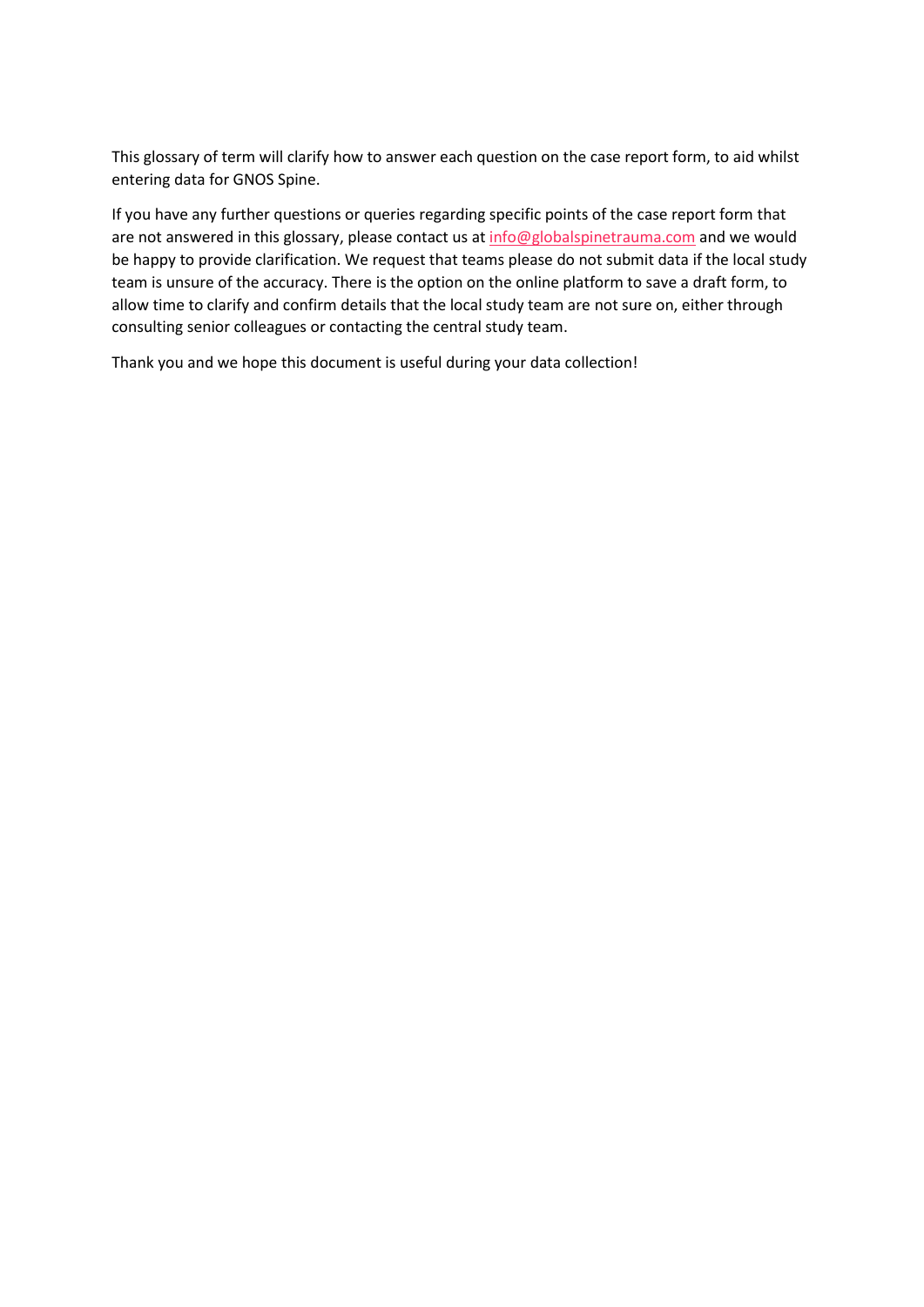## <span id="page-4-0"></span>1. Injury & Admission Data

## <span id="page-4-1"></span>1.1 Unique patient identifier

This is a unique ID that the local study team will generate for each patient and enter into the study. Note that this should not be the same as the patient's local medical record number, and the local study team will be required to keep a secure record (electronic or paper) at the institution linking the unique ID generated for each patient with the patient's local medical records number for the local study team to maintain as a reference to the data. The central study team will not have access to this information, so it is paramount that this is completed correctly and maintained locally.

#### <span id="page-4-2"></span>1.2 Gender

Self-explanatory.

#### <span id="page-4-3"></span>1.3 Age (in years at time of admission)

Please include the patient's age at the time of the admission in years.

#### <span id="page-4-4"></span>1.4 Mechanism of injury

Self-explanatory.

#### <span id="page-4-5"></span>1.5 Date and Time of injury

Self-explanatory. If there is uncertainty as to the time of the injury, try to provide an estimate to the nearest hour if possible.

#### <span id="page-4-6"></span>1.6 Date of admission to the current institution

This is the date of admission to the institution at which data collection is taking place i.e. the date the patient first presents to the current institution.

#### <span id="page-4-7"></span>1.7 Time of admission to the current institution

As above.

## <span id="page-4-8"></span>1.8 Was the patient directly transferred from the accident scene to your current institution?

The patient may have been taken to a different hospital first and subsequently transfer was arranged to your facility for further care – if this is the case, answer 'No' here. Similarly, the patient may have delayed seeking appropriate medical attention and not gone directly from the accident scene to your institution – again, in this case, answer 'No' here.

#### <span id="page-4-9"></span>1.9 Method of transport to your institution

If the patient was transferred directly from the accident scene, enter the method of transport between the scene and your institution. If the patient presented to another hospital prior to yours and was transferred directly from there to your institution, enter the method of transport between their hospital and yours.

<span id="page-4-10"></span>1.10 American Society of Anaesthesiologists (ASA) grade

ASA grading is defined as: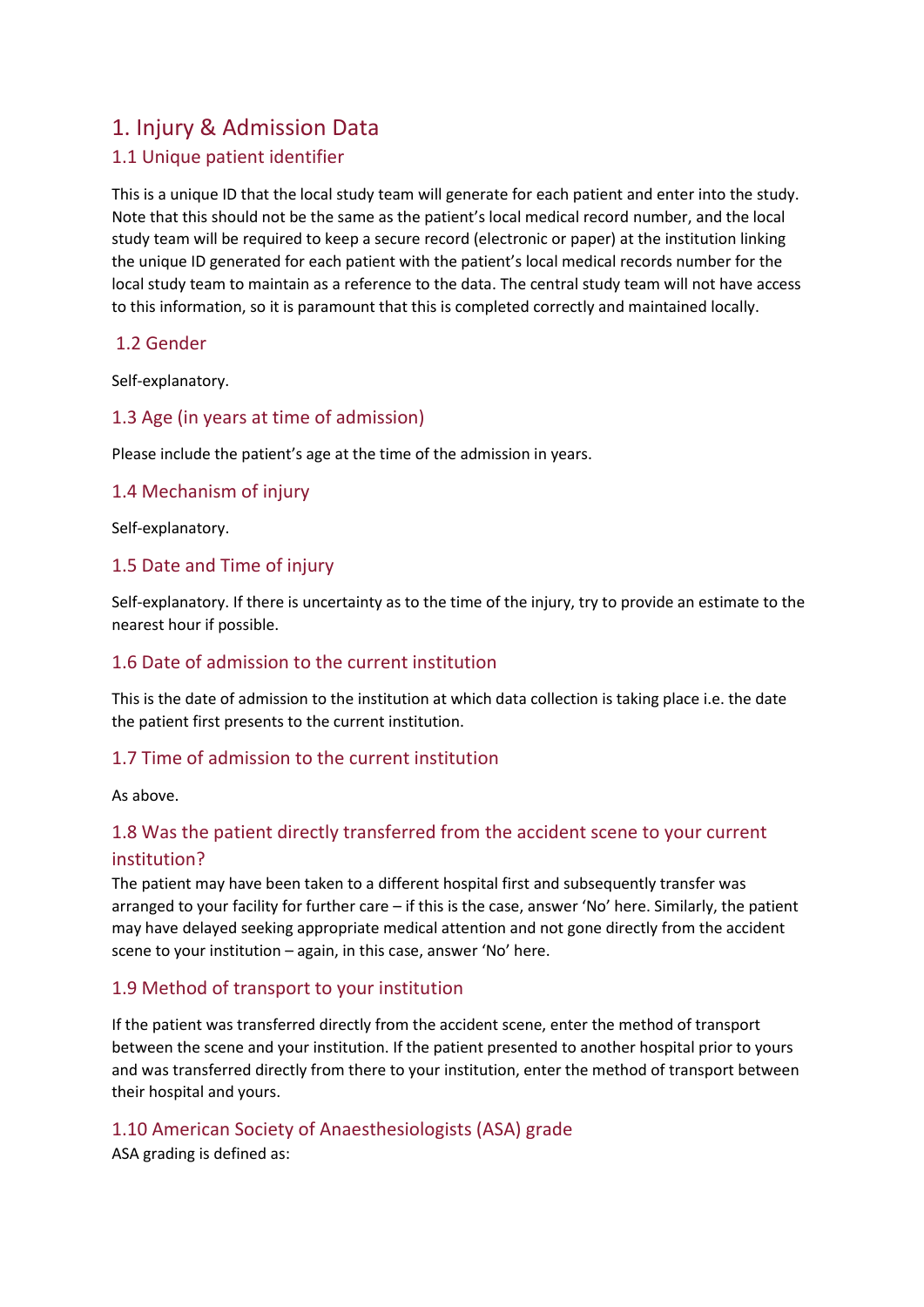- 1. Normal healthy patient.
- 2. Patient with mild systemic disease
- 3. Patient with severe systemic disease
- 4. Patient with severe systemic disease that is a constant threat to life
- 5. Moribund patients are not expected to survive without the operation.

#### <span id="page-5-0"></span>1.11 Glasgow Coma Score on admission

Please use the patient's Glasgow Coma Score (GCS) before any sedation or intubation has If the patient has been sedated or intubated and ventilated before arriving at your institution (for example, at a previous institution or by pre-hospital teams), please use the most recent GCS documented when they were not on sedation.

#### <span id="page-5-1"></span>1.12 Kampala trauma score

The Kampala Trauma Score (KTS) is a physiological scoring system and was developed for use in resource-limited settings and has been shown to be a robust predictor of death. The data capture form requests you to enter the components of the Kampala Trauma Score, not the actual scores. The overall score will be calculated by the central study team using the individual components that you enter into the case report form.

#### **Age (years)** - self-explanatory

**Number of serious injuries** - The value for the number of serious injuries used in the KTS was derived from the Abbreviated Injury Scale (AIS) coding in the ISS, with any AIS of ≥ 2 considered a severe injury.

#### **Systolic blood pressure (mmHg)**

Please use the patient's systolic blood pressure in mmHg on arrival to your institution.

#### **Respiratory rate (breaths/min)**

Please use the patient's respiratory rate (breaths per minute) on arrival to your institution.

**Neurologic status (AVPU system)** - The AVPU system is a simplified version of the Glasgow Coma Score

#### <span id="page-5-2"></span>1.13 Frankel Grade

Frankel Grade at initial assessment: the level of initial injury can be classified using Frankel grade. It has 5 grades (A-E) according to the neurological injury. Descriptions and examples for each Frankel Grade can be found below.

A: Complete motor and sensory loss – classified as complete sensory and motor loss below the level of injury. (For example, if there is a fracture with cord transection at T10 level, the patient will be paralysed and would have loss of sensation from the umbilicus down, with loss of conscious bowel and bladder function)

B: Complete motor loss, incomplete sensory loss - classified as complete paralysis and sensory disturbance below the level of injury. Some sensation can be preserved such as light touch, proprioception pain or temperature. (For example, if the patient has a lesion at T10 level, the patient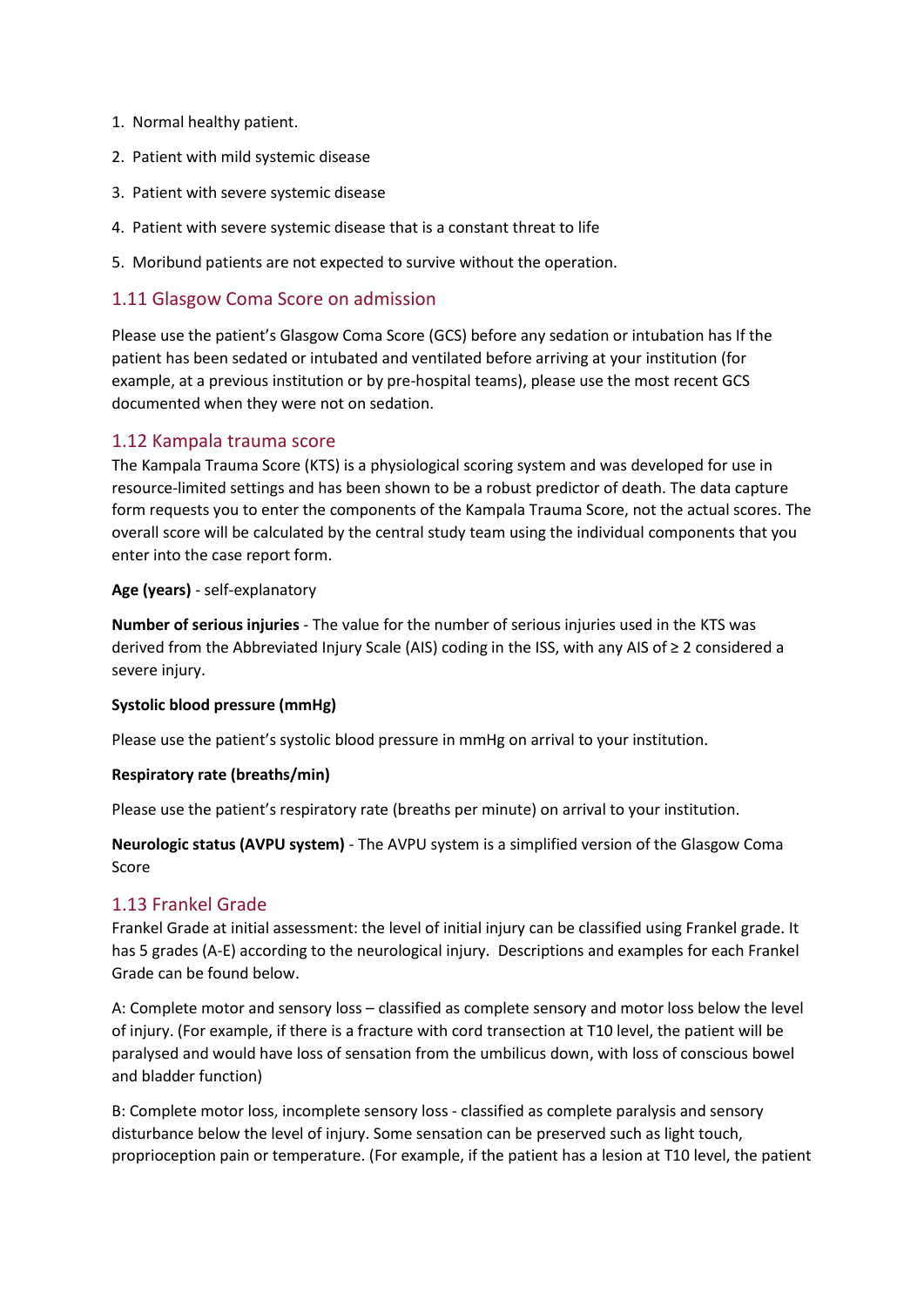will have lower limb paralysis but will have preserved sensory function - crude touch, vibration, or joint position sense with preserved sensation of bladder filling)

C: Incomplete motor loss without practical use - classified as preserved sensation and a degree of paralysis but, weakness in the muscle groups is severe below the level of injury. For example, if a patient has an injury at L1 Level, to be classified as C he should have a weakness that is stopping him from mobilisation or <3 power.

D: Incomplete motor loss, able to ambulate with or without walking aids - classified as incomplete injury with mild paralysis of muscle groups.

E: Free of neurological symptoms - no neurological symptoms.

#### <span id="page-6-0"></span>1.14 Major intracranial injury (defined as requiring hospital admission in its own)

Major intracranial injury requiring hospitalization is classified as any patient who would have been admitted for observation after traumatic brain injury. Examples include patients with GCS <15 on presentation (<13 moderate brain injury, <9 severe brain injury), head injury with concurrent use of anticoagulation, GCS 15 but signs of post-traumatic amnesia or a period of loss of consciousness, persisting nausea, and vomiting.

#### <span id="page-6-1"></span>1.15 Site of PRIMARY spinal cord injury

Please use the primary level as the level of injury of spinal cord according to neurological symptoms. For example, if a patient has a cervical spinal cord injury at the level of C5/6, they will have weakness in both arms in the proximal muscle groups. The injury is classified as the primary site where there are symptoms. In this example, the level will be C5 as this is the highest level with normal function. If there is injury at L1, and patients present with lower limb paralysis and numbness at the level of the umbilicus the level will be T10 as this is the last level that has normal function. Primary cord injury sometimes extends beyond the borders of a single fracture.

#### <span id="page-6-2"></span>1.16 Primary Vertebral Fracture Level

Please clarify the primary spinal vertebral fracture if multiple levels are involved. If there are multiple injuries, please select the primary injury according to the following hierarchy:

First, try to decide based on the **degree of intervention** (e.g. the level that has been chosen for surgical fixation).

If multiple levels received intervention, please then choose the primary level based on the **degree of clinical impact** (e.g. the fracture level that is most symptomatic - e.g. causing neurological deficit, or has the highest degree of deformity)

If this is also equivocal, please use the injury which has the highest **AO spine grade**.

#### <span id="page-6-3"></span>1.17 Deformity

This is defined as the presence of any new deformity post-trauma such as kyphosis, lordosis, angulation, or translation between vertebral levels.

#### <span id="page-6-4"></span>1.18 Any other injury

Please specify if the patient has sustained any other injuries, such as injuries to the chest, abdomen, pelvis, or long bones. Multiple items can be selected on the online case report form.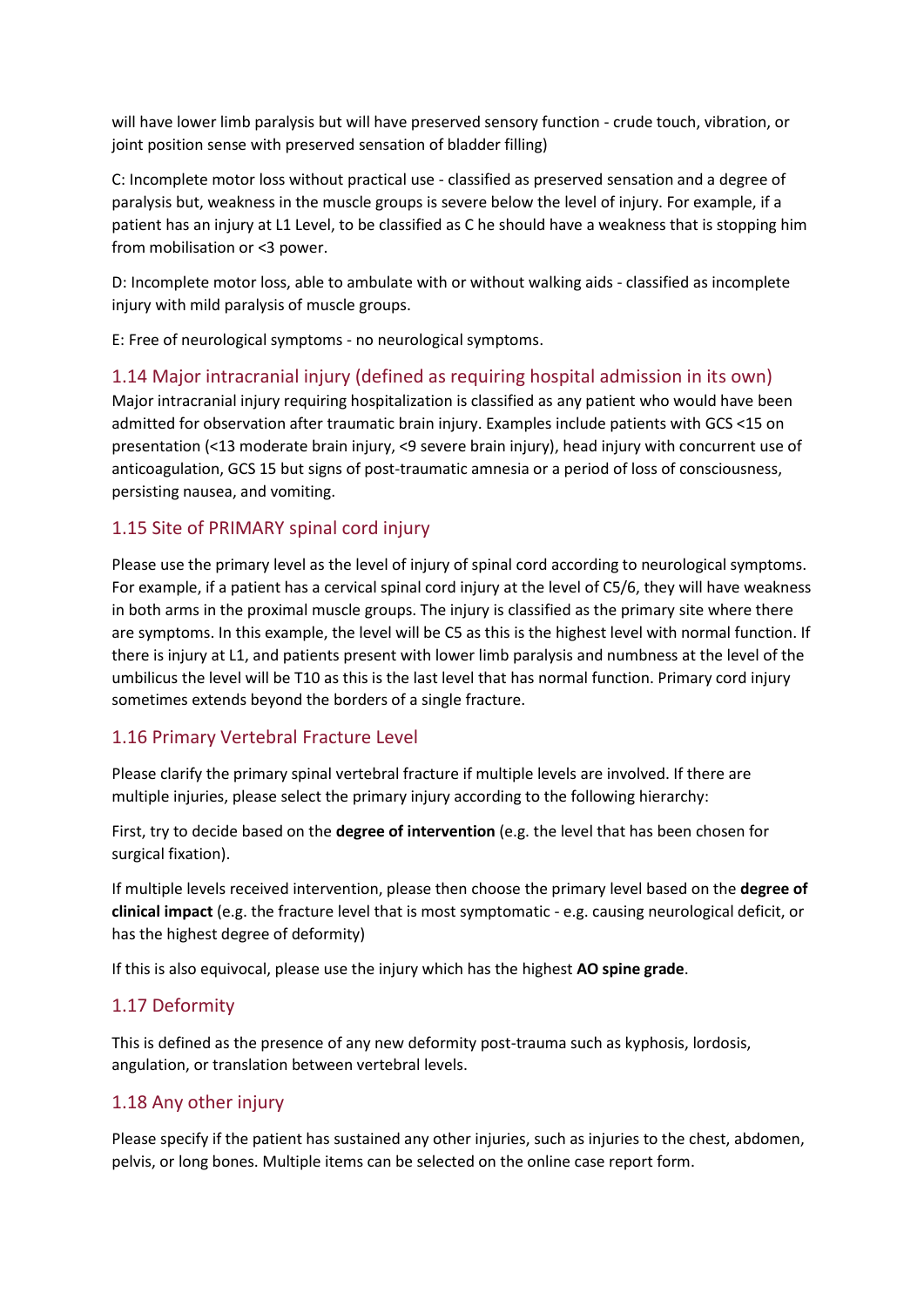#### <span id="page-7-0"></span>1.19 Admission location

Please select the location in which the patient was cared for in.

High dependent unit (HDU) is defined as an area with higher nursing to patient ratio and higher intensity of observation and care compared to a general ward, but intermediate in comparison to intensive care. In the UK, patients in HDU are those who have single organ failure (e.g. heart failure or respiratory failure or need of renal replacement therapy), while patients in ICU usually have two or more systems that need support (e.g. cardiac and respiratory failure).

#### <span id="page-7-1"></span>1.20 Admitting Team

Please enter which team the patient was admitted under from the options of orthopaedics, neurosurgery, general surgery, or medicine (which includes all medical specialties). If the patient was not admitted but presented to the emergency department from where they were discharged directly, please select "Emergency Department".

## <span id="page-7-2"></span>2 Imaging

#### <span id="page-7-3"></span>2.1 Date/Time of first imaging

Please inset the date and time of the first imaging received by the patient (of any modality including X-rays).

#### <span id="page-7-4"></span>2.2 Most advanced type of imaging performed

Please include the most advanced type of imaging performed imaging performed for the patient during their admission. For example, if a patient admitted had and X-ray, CT scan and an MRI, please select MRI. If a patient presents and has only plain radiographs, please choose this option.

#### <span id="page-7-5"></span>2.3 Anatomical area of spine included on imaging

Multiple options can be selected – please select all of the areas of the spine that have been imaged via any imaging modality.

#### <span id="page-7-6"></span>2.4 Level of fracture

Please clarify the primary spinal vertebral fracture identified on imaging. If there are multiple fractures, please select the primary injury according to the following hierarchy:

First, try to decide based on the **degree of intervention** (e.g. the level that has been chosen for surgical fixation).

If multiple levels received intervention, please then choose the primary level based on the **degree of clinical impact** (e.g. the fracture level that is most symptomatic - e.g. causing neurological deficit, or has the highest degree of deformity)

If this is also equivocal, please use the injury which has the highest **AO spine grade**.

#### <span id="page-7-7"></span>2.5 AO Classification of Injury

AO Spine classification classifies fracture type according to their level and presence of specific additional characteristics to aid decision making, treatment and stability.

To aid entry of the AO Spine Classification of Injury for the patient's injury type, you will be prompted to open an infographic specific to the area of injury that you have selected. By clicking this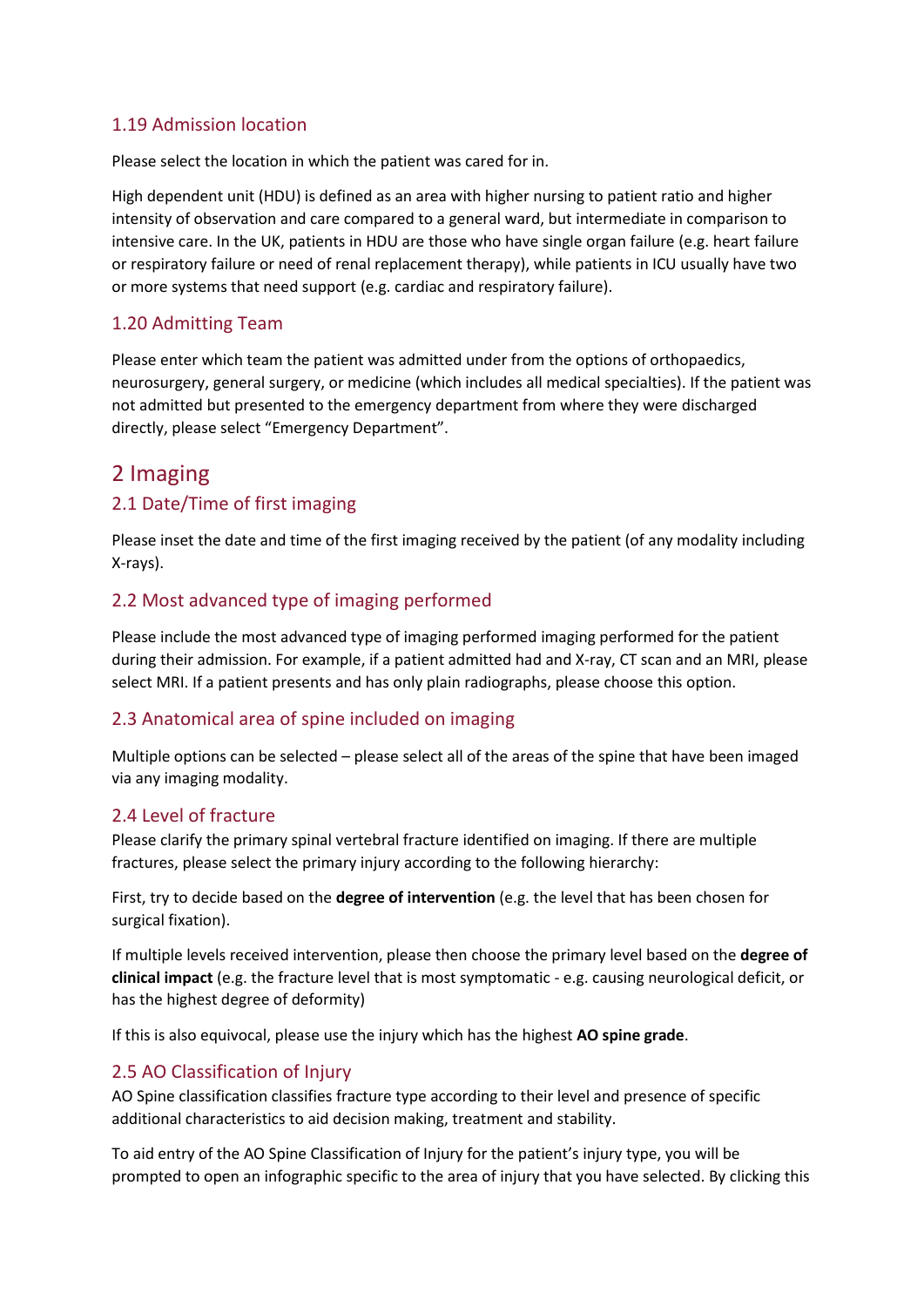link, you will be able to see the relevant section of the AO Spine classification, with images, to help you select the most appropriate AO Spine classification of the injury.

#### <span id="page-8-0"></span>2.6 Subluxation/Translation

From the AO spine classification. More information can be found at: [https://aospine.aofoundation.org/clinical-library-and-tools/aospine-classification-systems.](https://aospine.aofoundation.org/clinical-library-and-tools/aospine-classification-systems)

<span id="page-8-1"></span>2.7 Traumatic herniated nucleus pulposus [not required if only a plain radiograph is available]

This refers to traumatic disc herniation towards the thecal sac. This is visualised more easily on an MRI scan; however, it can also be seen on a CT scan. It may be helpful to request a radiologist to review the CT scan if there is a radiologist available to help.

<span id="page-8-2"></span>2.8 Haematoma [not required if only a plain radiograph is available]

This refers to an epidural haematoma. Please state yes if present.

## <span id="page-8-3"></span>3 Injury Management

#### <span id="page-8-4"></span>3.1 What was the intended injury management?

In this question, we aim to identify what the team selected the ideal management of this patient's injury to be. There may be a number of reasons as to why the patient does not end up receiving the intended management filled into this data field, such as funding, theatre availability, clinical deterioration or patient choice.

Please select the **intended** management for the patient from the options listed. For example, if it was intended that the patient should receive operative management, please select this, regardless of if the patient ultimately received surgery or not.

#### <span id="page-8-5"></span>3.2 Was there immobilisation during transfer

Self-explanatory.

#### <span id="page-8-6"></span>3.3 Did the patient have a surgical bedrest?

Defined by the type of therapeutic recommendation given regarding mobility management. Surgical bedrest is defined as direction given to the patient to confide to a bed and a specific set of instructions regarding assisted mobility in bed (log-roll) or independent mobility in bed. This is to reduce the risk of translation, rotation or subluxation and displacement of unstable vertebral body fractures with risk of neurological compromise. The option "bed-rest" includes all patients who have been recommended to remain on a flatbed rest or a specific degree of head elevation (e.g. 30 degrees). Log-roll is defined as a specific manoeuvre that ideally requires at least 5 personnel to rotate the patient while maintaining vertebral column alignment.

#### <span id="page-8-7"></span>3.4 Traction?

Please specify if a type of traction device been applied e.g. head clamp and weights according to the fractured spinal level. Traction devices are used to achieve gentle in-line traction of the cervical spine to achieve alignment. Traditionally, this is used for upper cervical spine injuries. The weight used is guided by the spinal level that needs to be addressed.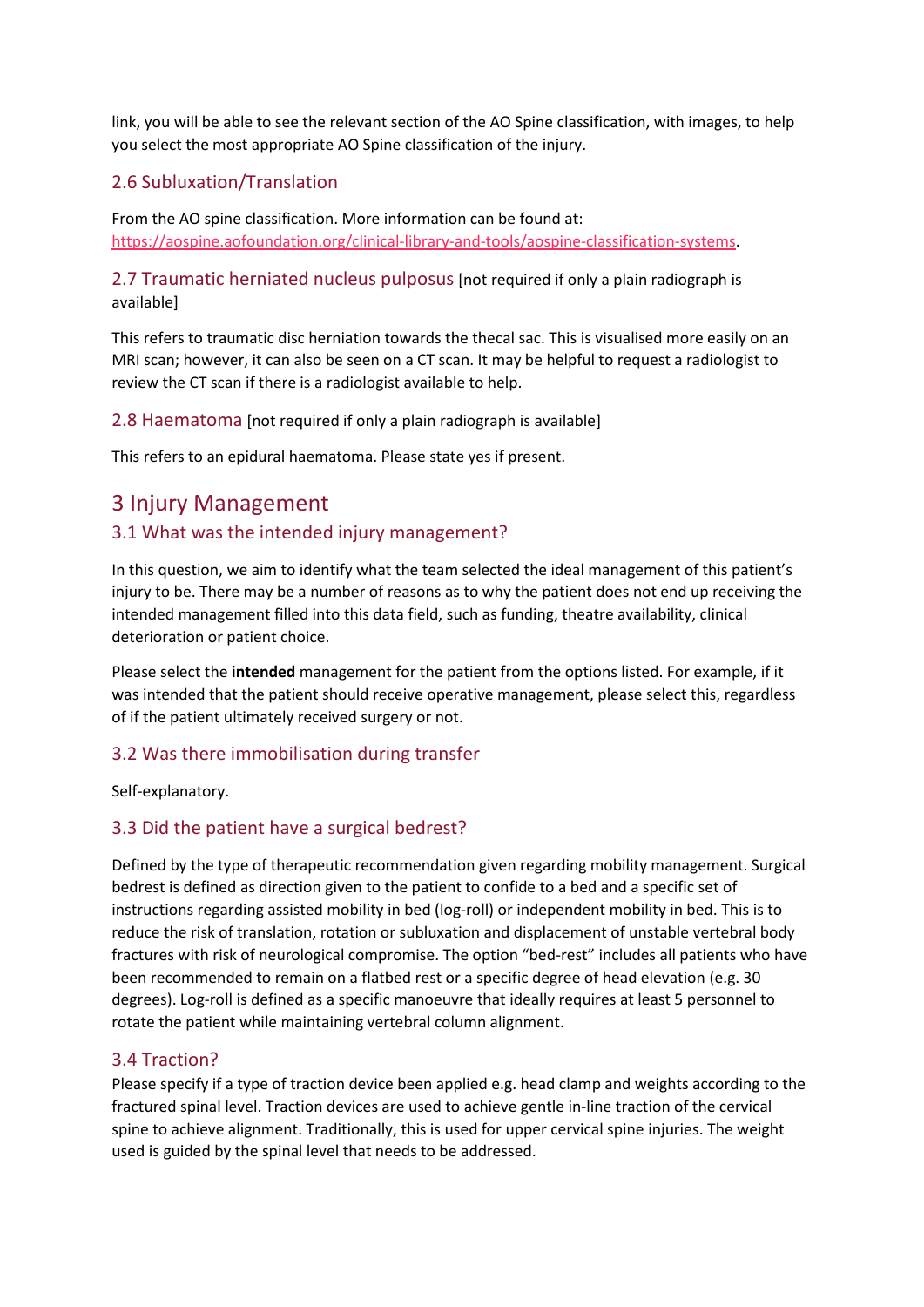#### <span id="page-9-0"></span>3.5 Did the patient receive any specialist therapy as an inpatient?

Self-explanatory.

If yes, please select all of the types of additional therapy that the patient received whilst in hospital.

<span id="page-9-1"></span>3.6 Was spinal surgery performed? Self-explanatory.

## <span id="page-9-2"></span>4 Operative Data

#### <span id="page-9-3"></span>4.1 Grade of the most senior surgeon present in the operating theatre

Please choose the highest grade of operating surgeon present during the patient's surgery.

#### <span id="page-9-4"></span>4.2 Type of anaesthesia used

If general and local anaesthesia were both received, please select general.

#### <span id="page-9-5"></span>4.3 Grade of most senior anaesthetist present

Please select the highest grade of anaesthetist present during the patient's surgery

#### <span id="page-9-6"></span>4.4 Date of operation

Self-explanatory.

#### <span id="page-9-7"></span>4.5 Were prophylactic antibiotics given pre-incision?

Please state yes if the patient has received any antibiotics at the start or during the operation whist in the operating theatre.

#### <span id="page-9-8"></span>4.6 Class of surgical wound

Surgical wounds can be classified as clean, clean-contaminated, contaminated, and dirty – infected wounds. For example, if there is no penetrating injury, the spinal surgical wound would typically be classified as clean.

#### <span id="page-9-9"></span>4.7 Location of surgery

This question refers to the anatomical location of the surgical intervention. If multiple. please select all of the levels that apply.

#### <span id="page-9-10"></span>4.8 What was the main procedure undertaken?

For the procedure type, you will be guided through a flowchart that will expand as you select different options as below.

● Open (surgical procedure)

a. Approach: Anterior (surgical access to the front of the spine) /Posterior (surgical access from the back of the spine)/360 (combined anterior and posterior approach, i.e. jumped cervical spine facets – with anterior cage fixation followed by posterior fixation)

b. Minimally invasive surgery? Sparing approach to the spine with small incision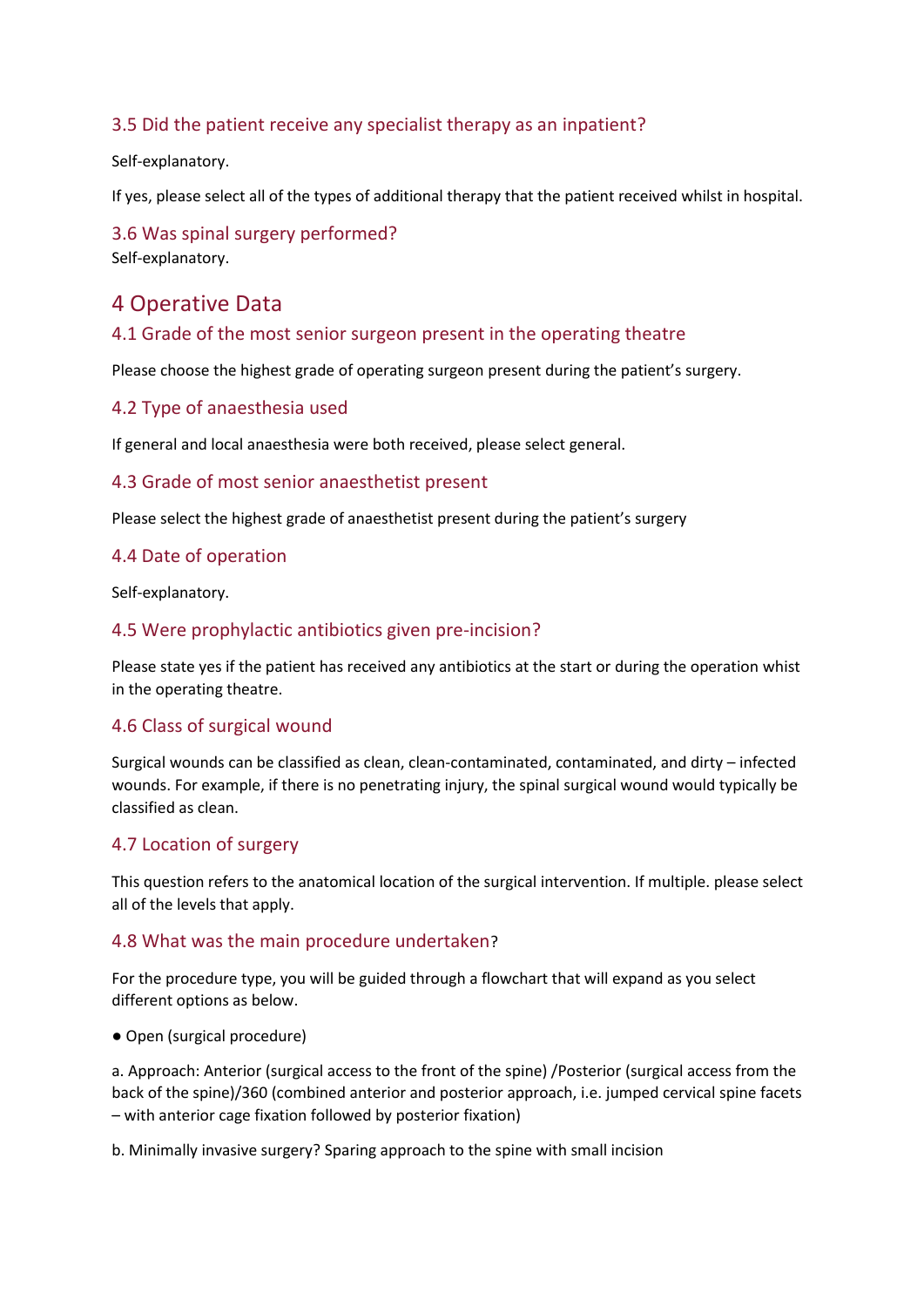- c. Open Reduction? Open reduction is a term used to define fracture reduction during the operation.
- d. Direct decompression? (This is to state weather a laminectomy/ discectomy was performed)

e. In situ fusion? Fusion in situ means that the vertebrae will be fused at level of the fracture with little or no correction of the spine.

f. Fusion? This refers to joining two separate joints into one to provide stability. Fusion is achieved by allograft or autograft after decortication of the bone.

- Type of instrumentation
- None

● OC – Occipito-cervical - Fusion between the occipital bone and the upper cervical spine. There are different methods and implants for this to be done. The most common is the use of occipital plates and transpedicular screws (shown below). There are other types of implants and techniques that can be used; however, **Figure 1** shows a general representation.



**Figure 1.** An example of an occipito-atlanto-axial fixation. 1

● C1/2 - instrumentation between the C1 and C2 spinal vertebrae, as shown in **Figure 2**.

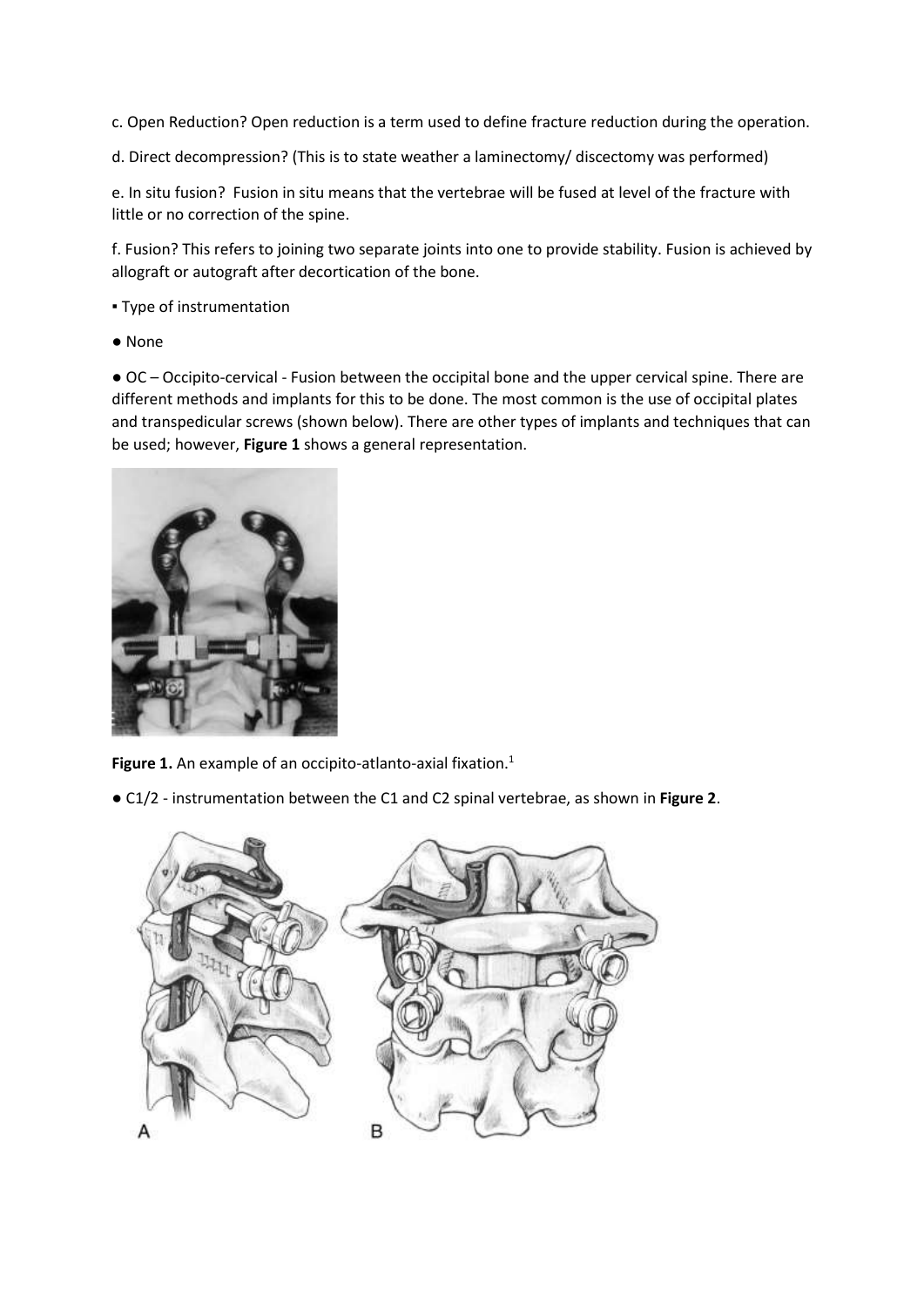Figure 2. "Upper cervical spine after C1–C2 fixation by the polyaxial screw and rod fixation technique. A Lateral view. B, Posterior view;" 2

- Lateral mass fixation going through the lateral mass of the vertebrae (see **Figure 3A**).
- Pedicle fixation going through the pedicle of the vertebrae (see **Figure 3B**)



**Figure 3.** Examples of fixation using either **A:** pedicle screws or **B:** lateral mass screws.<sup>3</sup>

● Anterior plating (for anterior approaches) as shown in **Figure 4**.



Figure 4. "Lateral (a) and anterior (b) X-rays showing anterior cervical fusion by a PEEK cage filled with synthetic bone graft combined with an anchoring clip (arrows) and an anterior locking plate"<sup>4</sup>

● Bone graft - bone grafting can be used to replace a disc with anterior approaches. This bone is usually taken from the iliac crest. Bone grafts are used to: (i) fuse joints to prevent movement, (ii) repair broken bones (fractures) that have bone loss or (iii) repair injured bone that has not healed. An example of a bone graft is shown in **Figure 5**.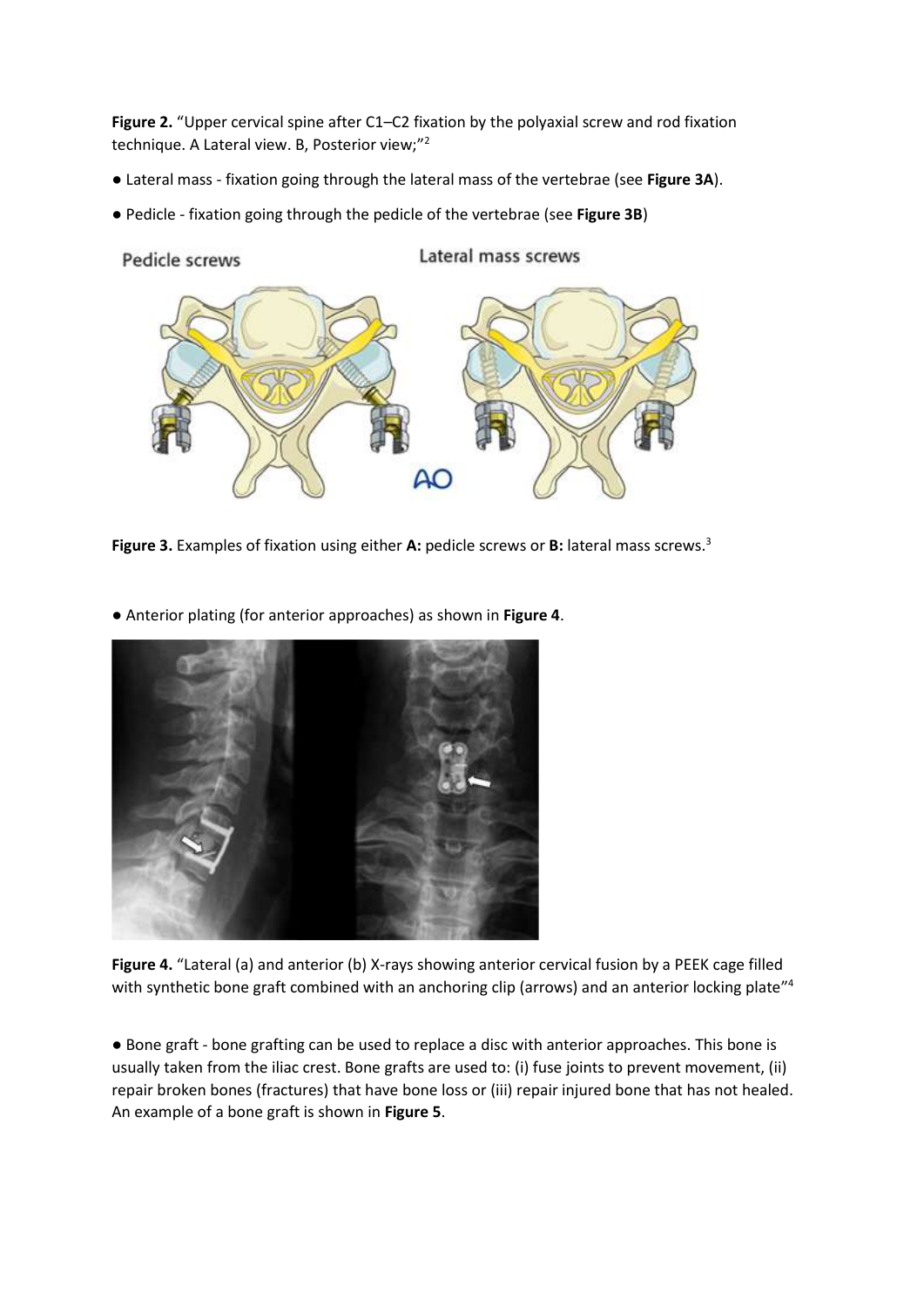

**Figure 5**. A 3D CT scan showing a bone graft and fixation at L5/S1 (interbody tricortical autograft, and posterior pedicular screw instrumentation).<sup>5</sup>

● Interbody fusion - this is a procedure in which the disc is removed and is replaced with different types of implants, such as a cage, or bone grafts or allograft. There are different techniques and materials used. In general, fusion is usually followed by a posterior fixation.



**Figure 6.** Illustration of a transforaminal lumbar interbody fusion (TLIF). (A) TLIF with percutaneous screws offers a minimally invasive option for interbody fusion (ES-2, Stryker, USA); (B) facetectomy followed by insertion of an interbody device performed via either a midline or paramedian approach.<sup>6</sup>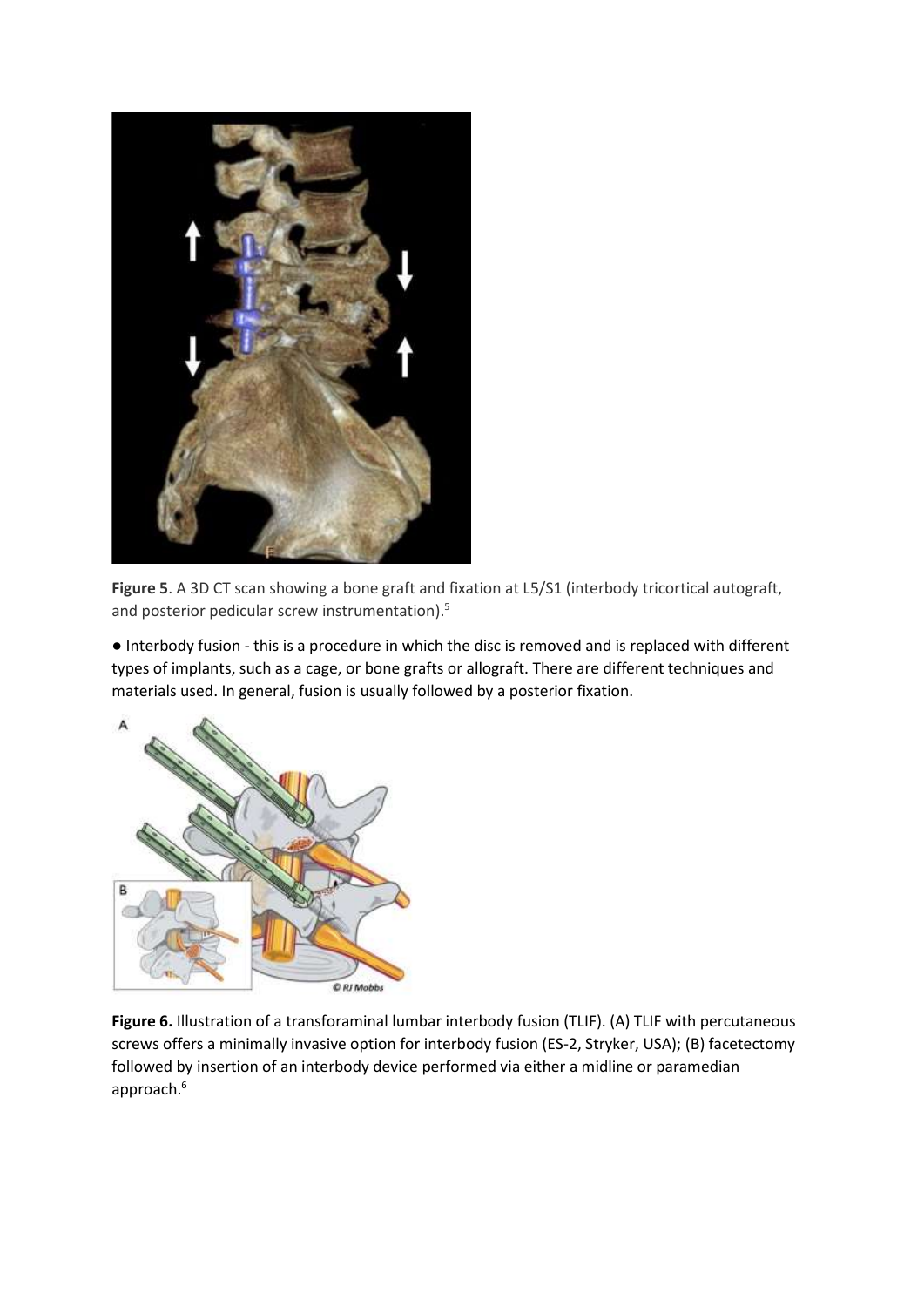● Lateral plating - this is another type of fusion. There are different types of implants used, but this refers to any plating where it is positioned on the lateral side of the spine. The approach is lateral to the midline.



**Figure 7**. Example of a lateral plate and transforaminal lumbar interbody fusion (TLIF).<sup>7</sup>

o Fluoroscopy used: This is X-ray guidance used intraoperatively to aid visualisation during fixation.

● Closed (Non-operative)

- Gardener Wells/Halo: Gardner wells is used for in line cervical traction. Indications for use of Gardener Wells Traction:

- Sub axial cervical fractures that are maligned
- Sub axial cervical facet dislocations
- Selected odontoid fractures, hangman's fractures, and C1-C2 rotatory subluxation

- A halo vest (shown in **Figure 8**): The indications for halo-vest immobilization include unstable but neurologically intact cervical fractures and incomplete cord injuries with sensation preserved.



Figure 8. Frontal view of a halo device in place and side view of the upper components of a Halo device in place"<sup>8.</sup>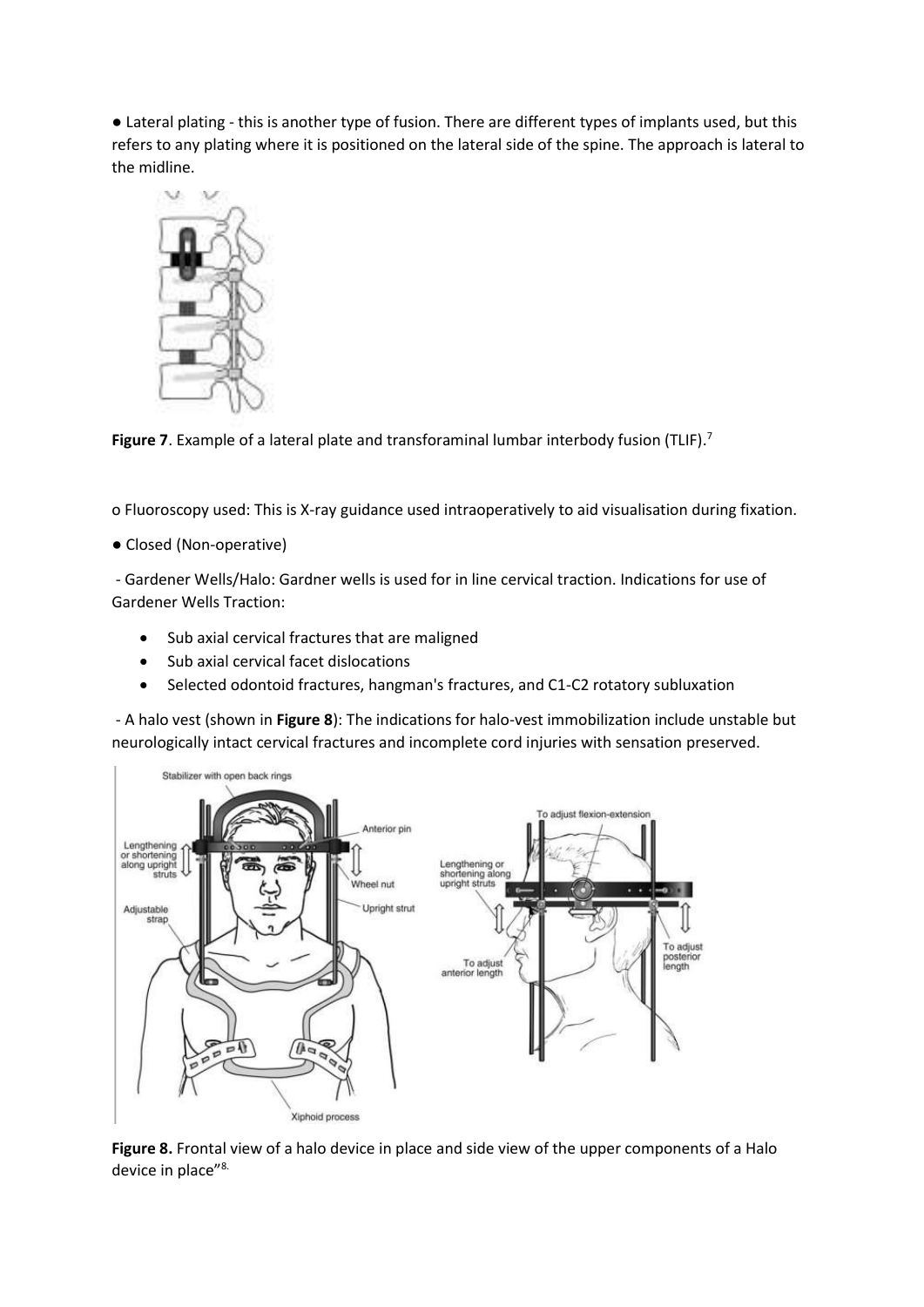o Mechanism of Maintenance: Collar vs Halo vs Bedrest

If more than one procedure has been done. Please refer to the main procedure that the patient underwent. For example, if a patient had a surgical fixation followed by a period in a collar postoperatively, please refer to the surgical fixation.

#### <span id="page-14-0"></span>4.9 Funding

Please specify all parties who contributed financially to the patient's procedure.

## <span id="page-14-1"></span>4.10 Did the patient experience a hypotensive episode during the surgical procedure (SBP < 90mmhg for > 5 minutes) Self-explanatory.

<span id="page-14-2"></span>4.11 Did the patient experience a hypoxic episode during the surgical procedure ( SpO2 < 90% for > 5 minutes)

Self-explanatory.

## <span id="page-14-3"></span>5 Outcome Data

All of the outcome data should be collected at 6-weeks if the patient is still an inpatient. If they have been discharged or have died, please include the outcome data at the time of discharge or death.

#### <span id="page-14-4"></span>5.1 Death within the 6-week follow up period

Self-explanatory.

If you have responded yes to this question, please include the data of death.

Please specify if the patient was in ICU at the time of death.

#### <span id="page-14-5"></span>5.2 Discharged within the 6-week follow up period

If you have responded yes and the patient was discharged within 6 weeks of admission, please input the date of discharge and the discharge destination as per the options provided.

## <span id="page-14-6"></span>5.3 Was the patient admitted to intensive care at any point during the 6-week follow up period

If yes please clarify the admission and discharge dates from the intensive care unit.

#### <span id="page-14-7"></span>5.4 Was the patient intubated during admission?

Please state whether the patient has had a period of ventilation with respiratory wean.

If the patient was only intubated for their surgical procedure, this would not count, so please select "no", unless the patient continued to be sedated and intubated afterwards for a more prolonged period of time.

#### <span id="page-14-8"></span>5.5 Did the patient require a tracheostomy?

Self-explanatory.

## <span id="page-14-9"></span>5.6 Was the patient requiring ventilatory support at time of death/the end of the 6 week follow up period (whichever comes first)?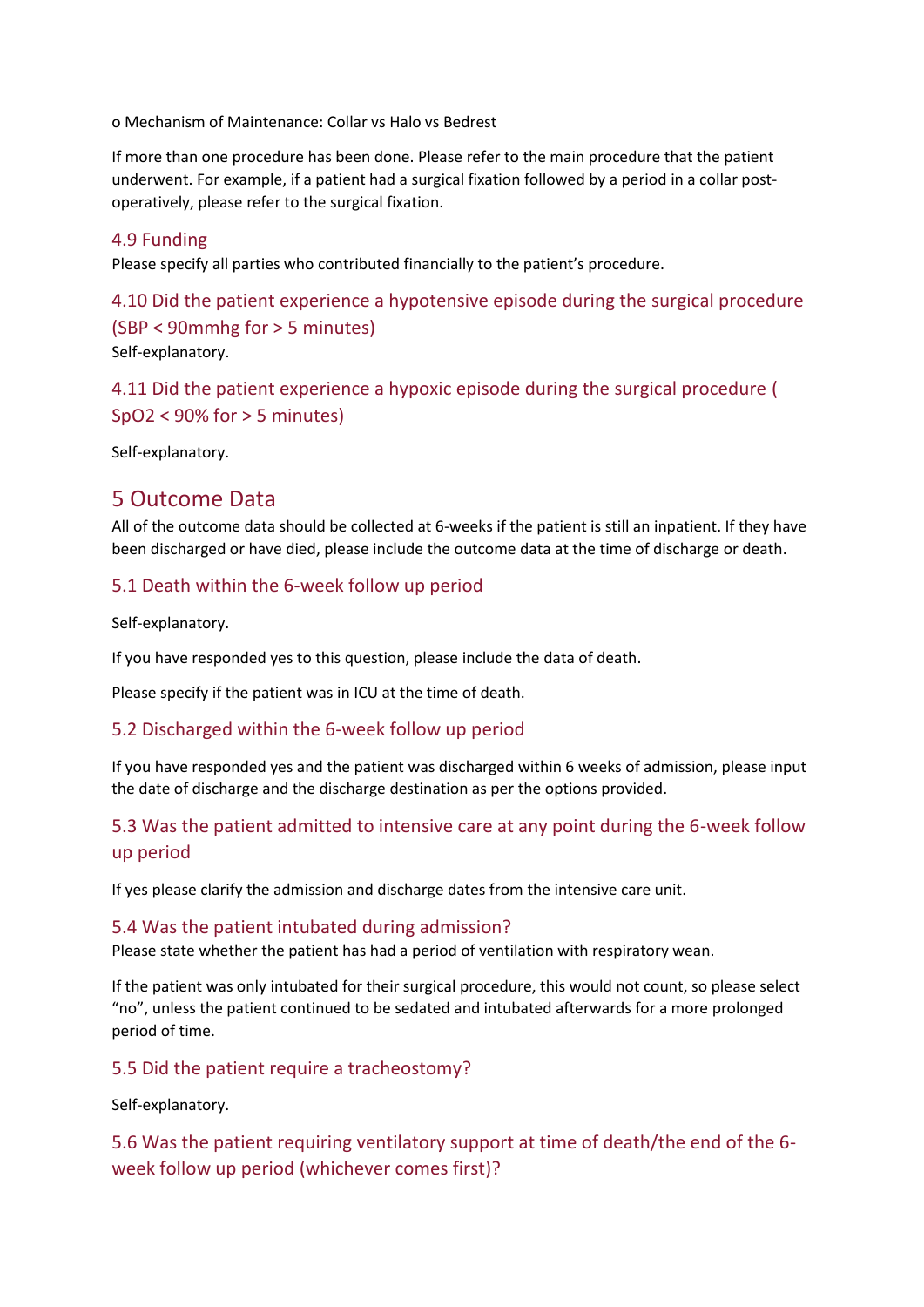This is to clarify if the patient was requiring ventilatory support at the time of death or at the end of the 6-week follow-up period.

#### <span id="page-15-0"></span>5.7 Did any adverse events of special interest occur in the 6-week follow-up period? Select all of the adverse events that occurred whilst the patient was in the hospital.

#### <span id="page-15-1"></span>5.8 Did any surgical site infections occur within the 6-week follow up period? A surgical site infection (SSI) is any infection that occurs at the site of surgery. This could be superficial (wound erythema or oedema) or deep (abscess or an infected collection), or any case with wound dehiscence.

If you answered yes to this question, please clarify the treatment that was required for the SSI.

#### <span id="page-15-2"></span>5.9 Did the patient return to theatre for spinal surgery during the current admission?

Yes, planned - for example, a two-stage fixation operation.

Yes, unplanned - emergency return to theatre for an unforeseen reason. Please specify which level the further operation was performed at (if it was at the same level, e.g. two stage fixation anterior and posterior, or a different level)

## <span id="page-15-3"></span>5.10 Did the patient survive to the end of the follow-up period (6-weeks postadmission or until they were discharged or death, whichever comes first)?

If yes, was the patient still an inpatient at 6 weeks post-admission?

### <span id="page-15-4"></span>5.11 Frankel Grade at 6-weeks post-admission, or at discharge or death (whichever occurs first).

Descriptions and examples for each Frankel Grade can be found below.

A: Complete motor and sensory loss – classified as complete sensory and motor loss below the level of injury. (For example, if there is a fracture with cord transection at T10 level, the patient will be paralysed and would have loss of sensation from the umbilicus down, with loss of conscious bowel and bladder function)

B: Complete motor loss, incomplete sensory loss - classified as complete paralysis and sensory disturbance below the level of injury. Some sensation can be preserved such as light touch, proprioception pain or temperature. (For example, if the patient has a lesion at T10 level, the patient will have lower limb paralysis but will have preserved sensory function - crude touch, vibration, or joint position sense with preserved sensation of bladder filling)

C: Incomplete motor loss without practical use - classified as preserved sensation and a degree of paralysis but, weakness in the muscle groups is severe below the level of injury. For example, if a patient has an injury at L1 Level, to be classified as C he should have a weakness that is stopping him from mobilisation or <3 power.

D: Incomplete motor loss, able to ambulate with or without walking aids - classified as incomplete injury with mild paralysis of muscle groups.

E: Free of neurological symptoms - no neurological symptoms.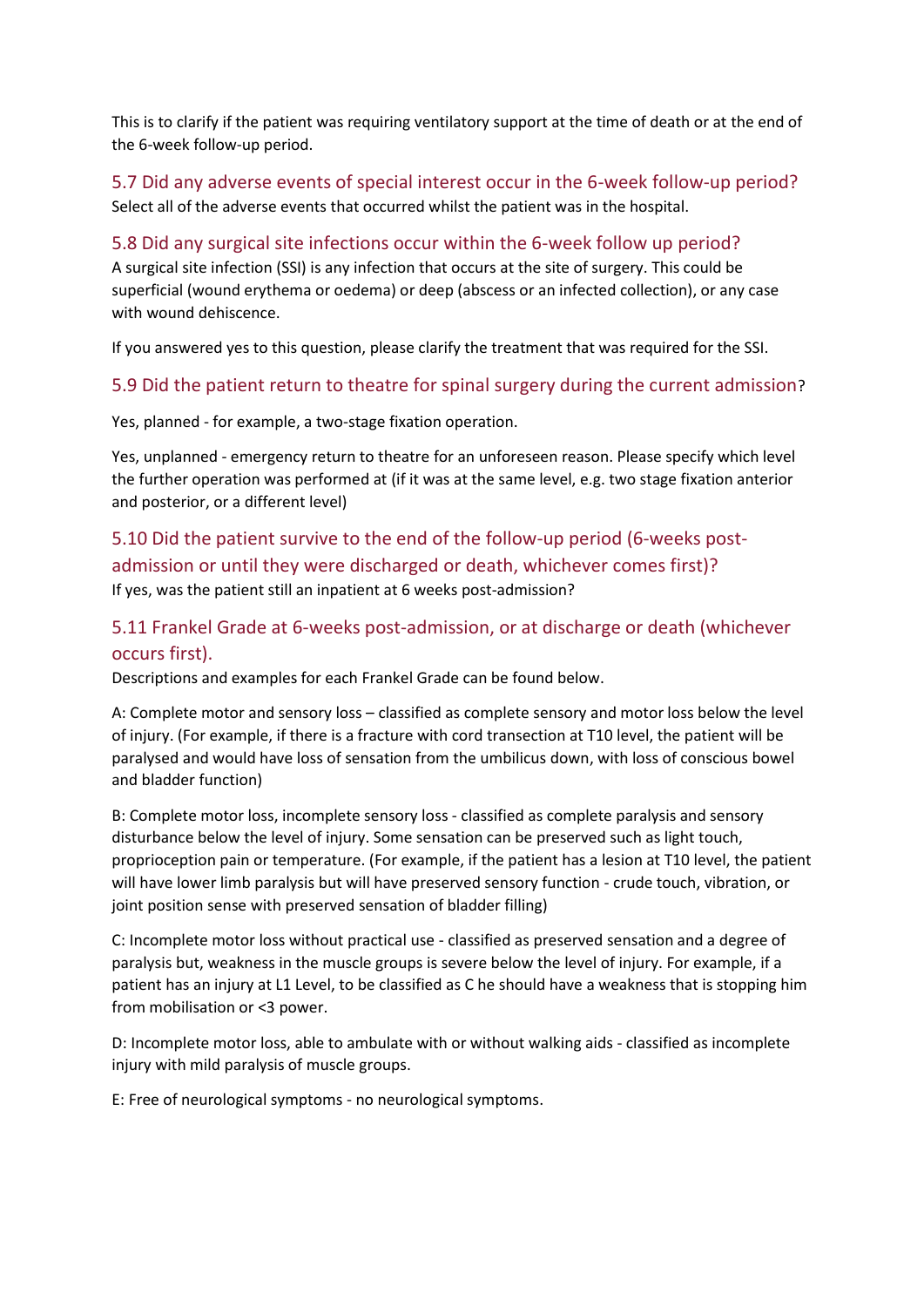## <span id="page-16-0"></span>5.12 How independent is the patient in the following activities of daily living at the end of the follow up period or at time of discharge?

Please clarify whether the patient can perform each activity unaided, with assistance (with aid), or if they are completely dependent.

## <span id="page-16-1"></span>5.13 What is the patient using to mobilise at the end of the follow up period or at time of discharge or death (whichever event comes first)?

Please select which of the below is required for the patient to mobilise safely:

- Mobilises independently
- Use of one walking stick/ or other mobility sticks such as a crutch
- Use of two walking sticks/ or other mobility sticks such as a crutches
- Use of a frame
- Wheelchair bound
- Bed-bound